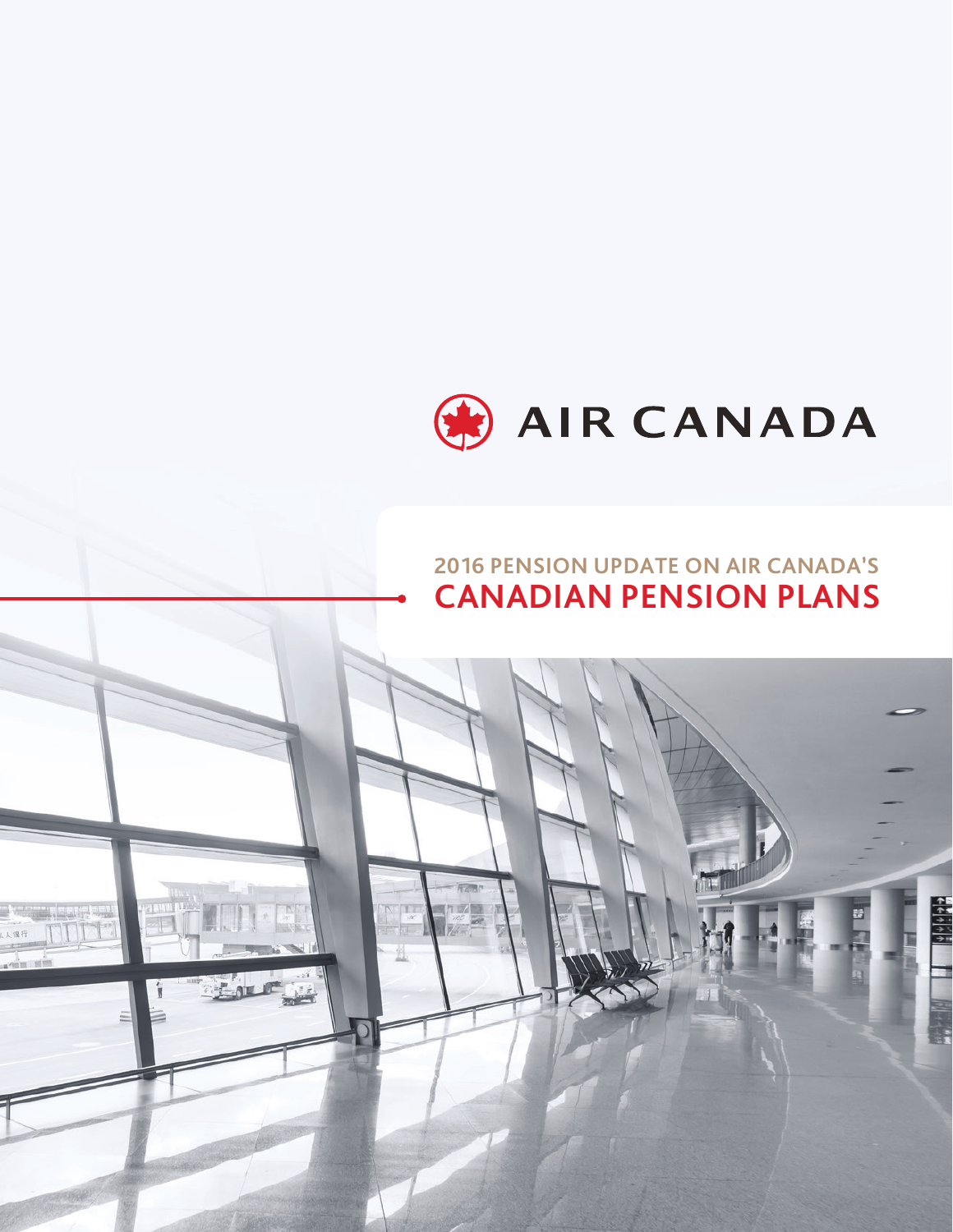**THIS DOCUMENT PROVIDES AN OVERVIEW OF AIR CANADA'S PENSION PROGRAMS FOR EMPLOYEES BASED IN CANADA, BOTH IN TERMS OF DEMOGRAPHIC DATA AND FINANCIAL SITUATION.**

### AS AT JANUARY 1, 2017…

- For all plans combined:
	- **\$ 18.2 BILLION OF PENSION ASSETS**
	- **26,650 ACTIVE MEMBERS** and **31,025 INACTIVE MEMBERS**
	- All defined benefit (DB) plans in a **SURPLUS POSITION**, with a solvency ratio of 111.7 % and a going-concern funded ratio of 131 %

Given the level of surplus, **NO CONTRIBUTIONS ARE PERMITTED BY AIR CANADA INTO ANY OF ITS DB PLANS FOR THE YEAR 2017**

Most employees participate in a DB plan, but the number of employees in other types of plans is growing rapidly

## **TABLE OF CONTENTS** • **Retirement Programs'**

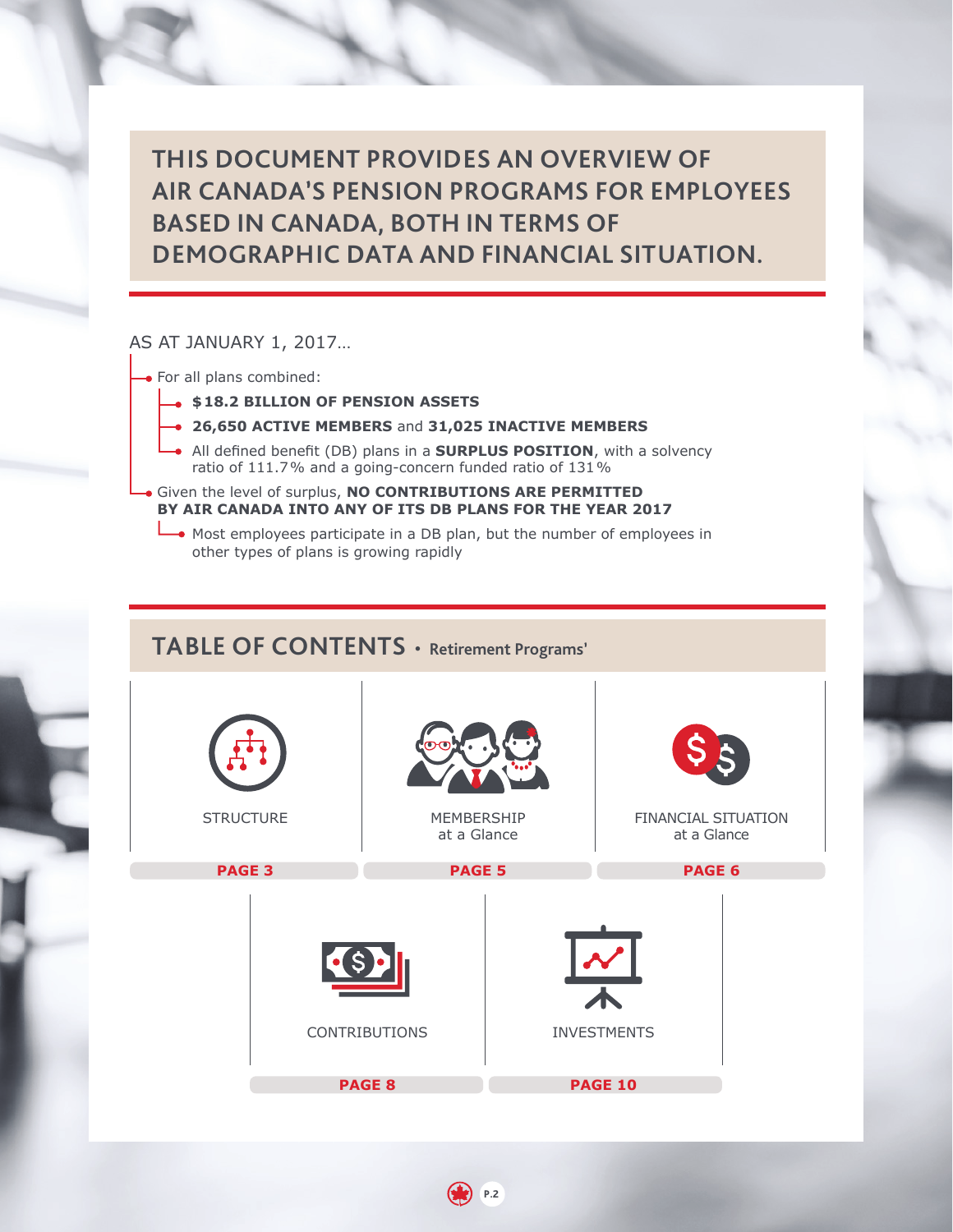

<span id="page-2-0"></span>Air Canada's retirement program structure contains numerous pension plans. Amongst these plans, there are different types of arrangements, namely:



Air Canada is the administrator of all pension plans for all its employees, except for the IAM MEPP. Air Canada contributes to the MEPP for IAM represented employees who participate in that plan, but it does not handle its administration.

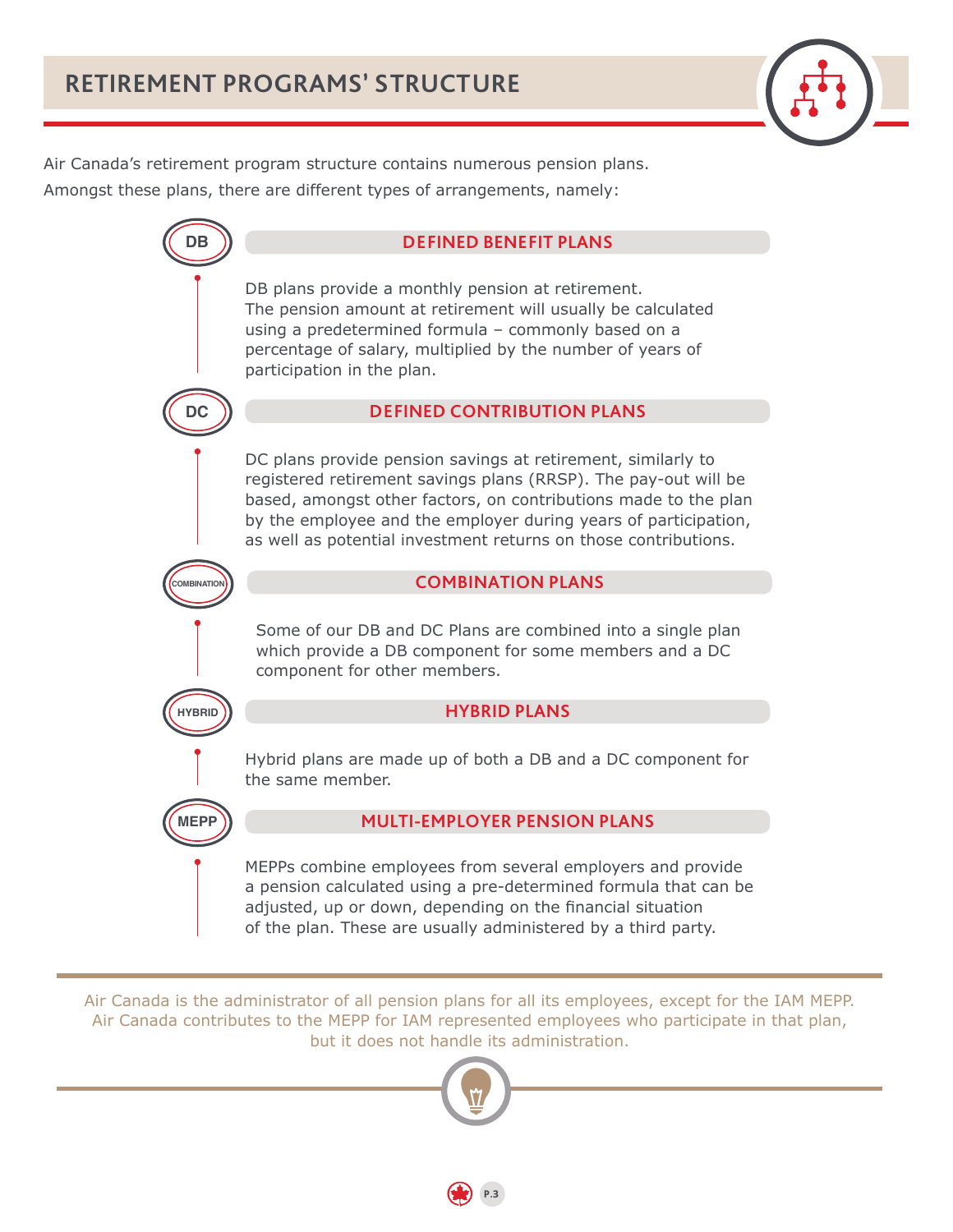# **WHICH PLAN ARE YOU IN?**

The plan you are in is determined by your employee group and date of hire. Use the below table if you are not sure of your plan's name and type of arrangement.

| <b>PILOTS</b>                                                                 |                                                                      |  |  |  |
|-------------------------------------------------------------------------------|----------------------------------------------------------------------|--|--|--|
| Hired before August 1, 2012                                                   | Hired since August 1, 2012                                           |  |  |  |
| <b>DB</b> • Air Canada Pension Plan - Pilots                                  | DC . Air Canada Defined Contribution Pension Plan for Pilots         |  |  |  |
| <b>DISPATCHERS</b>                                                            |                                                                      |  |  |  |
| Hired before February 21, 2012                                                | Hired since February 21, 2012                                        |  |  |  |
| $DB \cdot$ Air Canada Pension Plan – Dispatchers                              | <b>DC</b> • Air Canada Pension Plan – Dispatchers                    |  |  |  |
| <b>FLIGHT ATTENDANTS</b>                                                      |                                                                      |  |  |  |
| Hired before November 7, 2011                                                 | Hired since November 7, 2011                                         |  |  |  |
| <b>DB</b> • Air Canada CUPE Represented Employees Pension Plan                | <b>HYBRID</b> • Air Canada CUPE Represented Employees Pension Plan   |  |  |  |
| <b>CREW SCHEDULERS &amp; CUSTOMER SERVICE AGENTS</b>                          |                                                                      |  |  |  |
| Customer Service Agents hired before June 27, 2011                            | Customer Service Agents hired since June 27, 2011                    |  |  |  |
| Crew Schedulers (Flight Operations) hired before February 17, 2012            | Crew Schedulers (Flight Operations) hired since February 17, 2012    |  |  |  |
| Crew Schedulers (In Flight) hired before February 15, 2012                    | (Crew Schedulers - In Flight) hired since February 15, 2012          |  |  |  |
| <b>DB</b> • Air Canada Pension Plan<br>- Crew Schedulers and CSS Agents       | HYBRID • Air Canada Pension Plan<br>- Crew Schedulers and CSS Agents |  |  |  |
|                                                                               | TMOS, FINANCE AND CLERICAL EMPLOYEES                                 |  |  |  |
| TMOS hired before June 17, 2012                                               | TMOS hired since June 17, 2012                                       |  |  |  |
| Finance employees hired before October 11, 2012                               | Finance employees hired since October 11, 2012                       |  |  |  |
| Clerical employees hired before October 19, 2012                              | Clerical employees hired since October 19, 2012                      |  |  |  |
| <b>DB</b> • Air Canada Pension Plan<br>- TMOS, Clerical and Finance Employees | MEPP . IAM Multi-Employer Pension Plan                               |  |  |  |
| <b>MANAGEMENT &amp; ATS</b>                                                   |                                                                      |  |  |  |
| Hired before January 1, 2005                                                  | Hired since January 1, 2005                                          |  |  |  |
| <b>DB</b> • Air Canada Pension Plan<br>- Management & ATS employees           | DC • Air Canada Pension Plan<br>- Management & ATS employees         |  |  |  |
| <b>EXECUTIVES</b>                                                             |                                                                      |  |  |  |
| Hired before October 1, 2012                                                  | Hired since October 1, 2012                                          |  |  |  |
| <b>DB</b> • Air Canada Executive Pension Plan                                 | <b>DC</b> • Air Canada Executive Pension Plan                        |  |  |  |

Employees covered by a DB, DC and/or hybrid arrangement may participate in the same pension plan (i.e. Combination Plan). This is why the name of the plan for some employee groups is the same for different types of arrangement (i.e. the plan has two components).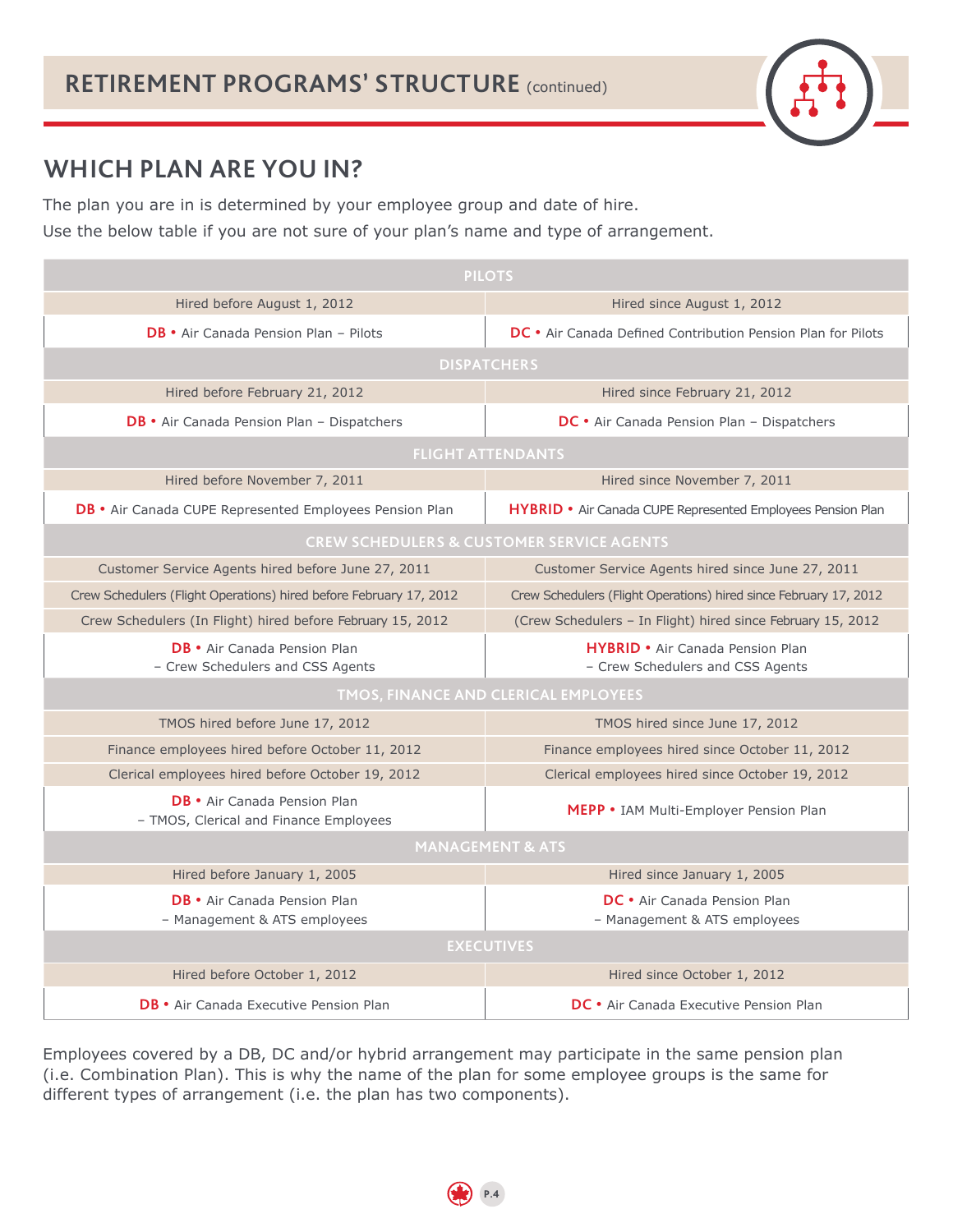

<span id="page-4-0"></span>As at January 1, 2017, there were **26,650 active members** in Air Canada's pension plans. The chart below provides a breakdown of members per type of arrangement.



# **MEMBERS' "AVERAGE" PROFILE per type of pension arrangement**

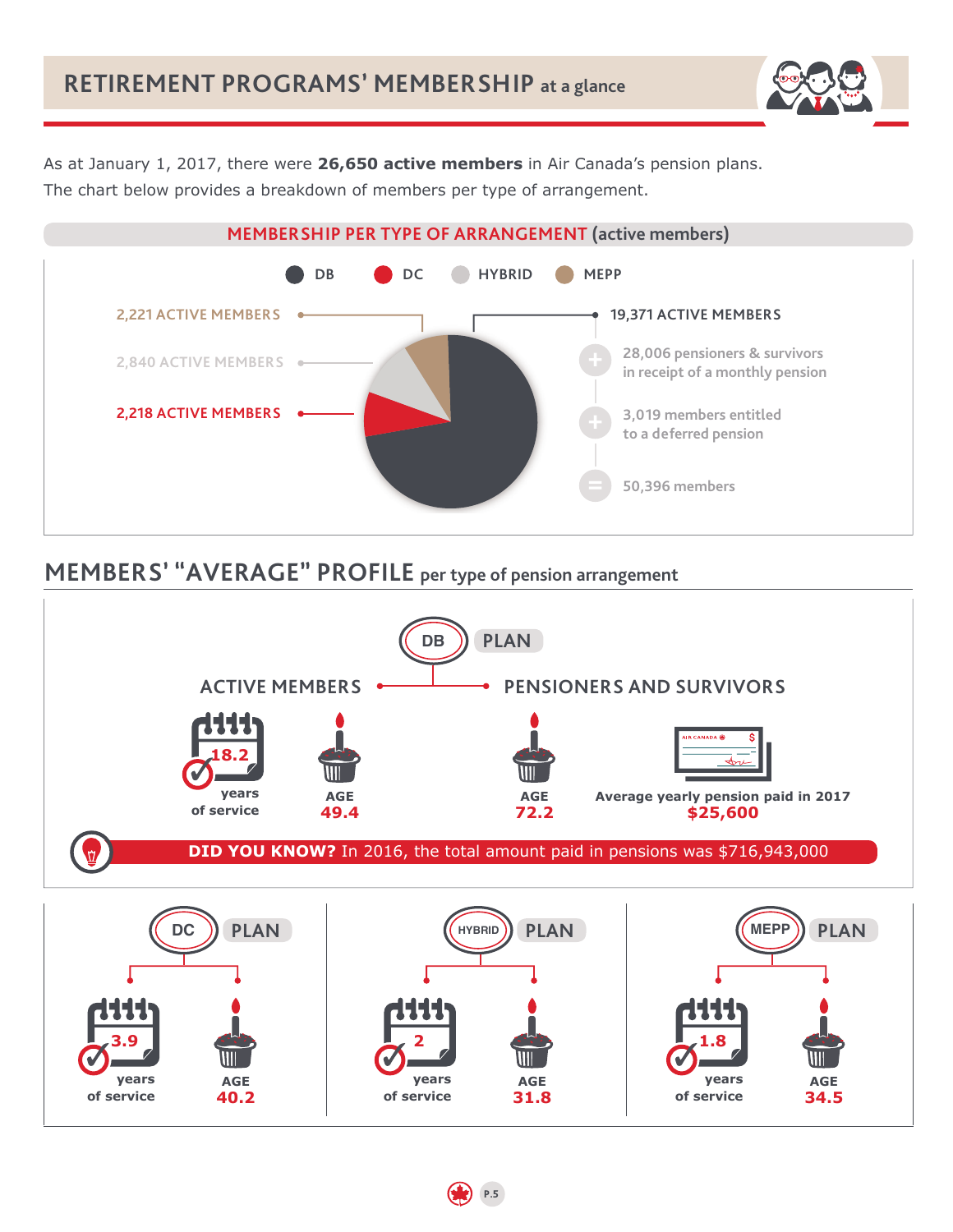

<span id="page-5-0"></span>

| , MARKET VALUE OF ASSETS PER TYPE OF PLANS AS AT DECEMBER 31, 2016 '             |                    |  |  |
|----------------------------------------------------------------------------------|--------------------|--|--|
| <b>DB PLANS</b><br>(including DB component of Combination Plans or Hybrid Plans) | \$18.1 BILLION     |  |  |
| <b>DC PLANS</b><br>(including DC component of Combination Plans or Hybrid Plans) | <b>S75 MILLION</b> |  |  |

## **OVERVIEW OF PLANS' HEALTH as at January 1, 2017**



**PLANS (including DB components of Combination or Hybrid Plans)**

### **ACTUARIAL VALUATION**

All pension plans are in a surplus position on January 1, 2017, both on a solvency and going-concern basis.

The following table compares the financial position, on a **solvency basis**, of each plan as at January 1, 2017 with its financial position as at January 1, 2016. Between the two valuation dates, the surplus increased in all plans, which were all funded at 105% or more with a combined solvency surplus of \$1.9 billion.

|                                      | <b>AT JANUARY 1, 2017</b>       |                                            | AT JANUARY 1, 2016              |                                            |
|--------------------------------------|---------------------------------|--------------------------------------------|---------------------------------|--------------------------------------------|
| <b>DB PLANS</b>                      | <b>Solvency</b><br><b>Ratio</b> | <b>Solvency Surplus</b><br>(in \$ million) | <b>Solvency</b><br><b>Ratio</b> | <b>Solvency Surplus</b><br>(in \$ million) |
| Crew Schedulers and CSS<br>Agents    | 111%                            | 211                                        | 108%                            | 155                                        |
| TMOS, Clerical and<br>Finance        | 112%                            | 591                                        | 109%                            | 447                                        |
| <b>CUPE Represented</b><br>Employees | 112%                            | 314                                        | 108%                            | 213                                        |
| <b>Dispatchers</b>                   | 106%                            | 5                                          | 104%                            | 3                                          |
| Management & ATS                     | 113%                            | 250                                        | 109%                            | 172                                        |
| Executives                           | 114%                            | 8                                          | 110%                            | 5                                          |
| Pilots*                              | 111%                            | 513                                        | 108%                            | 350                                        |
| <b>TOTAL</b>                         | 111.7%                          | 1,892                                      | 108.5%                          | 1,345                                      |

**P.6**

*\*Reflects the merger of the two pilots plans as at January 1, 2016*



#### Actuarial valuation

Every year, actuaries determine if there are sufficient assets in the plan in order to pay promised pensions (actuarial valuation methods include "going-concern basis" and "solvency basis"). Based on the actuarial valuation results, a DB plan will be in a surplus or a deficit position.

### Solvency basis

Valuation method which shows if the plan would have sufficient assets to pay promised pensions, assuming the plan would be terminated on the valuation date.

### Solvency ratio

A ratio of 100% or more means that plan assets would be sufficient to cover the full value of the pensions promised to plan members on a solvency basis.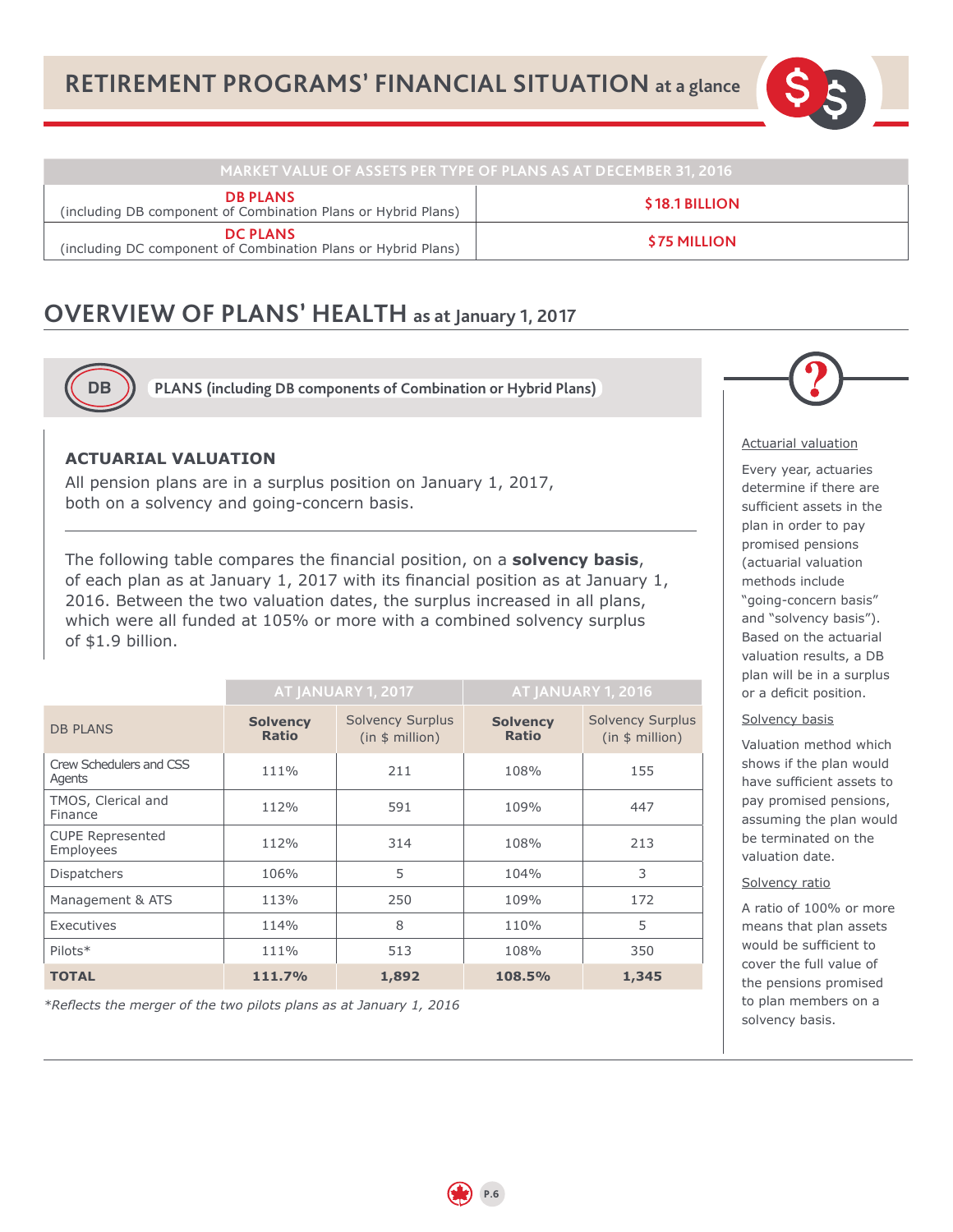The following table compares the financial position, on a **going-concern basis**, of each plan as at January 1, 2017 with its financial position as at January 1, 2016. The surplus increased in all plans between the two valuation dates and all plans are funded at 125% or more with a combined going-concern surplus of \$4 billion.

|                                      | AT JANUARY 1, 2017            |                                             | AT JANUARY 1, 2016            |                                             |
|--------------------------------------|-------------------------------|---------------------------------------------|-------------------------------|---------------------------------------------|
| <b>DB PLANS</b>                      | <b>Funded</b><br><b>Ratio</b> | Going-concern<br>Surplus<br>(in \$ million) | <b>Funded</b><br><b>Ratio</b> | Going-concern<br>Surplus<br>(in \$ million) |
| Crew Schedulers and CSS<br>Agents    | 132%                          | 483                                         | 125%                          | 366                                         |
| TMOS, Clerical and<br>Finance        | 133%                          | 1,266                                       | 124%                          | 937                                         |
| <b>CUPE Represented</b><br>Employees | 131%                          | 661                                         | 126%                          | 520                                         |
| <b>Dispatchers</b>                   | 126%                          | 17                                          | 116%                          | 10                                          |
| Management & ATS                     | 128%                          | 455                                         | 120%                          | 324                                         |
| Executives                           | 136%                          | 15                                          | 128%                          | 12                                          |
| Pilots*                              | 130%                          | 1,138                                       | 124%                          | 860                                         |
| <b>TOTAL</b>                         | 131%                          | 4,035                                       | 124%                          | 3,029                                       |



### Going-concern basis

Valuation method which shows if the plan would have sufficient assets to pay promised pensions, assuming Air Canada continues to operate and the plan would be maintained indefinitely.

### Funded ratio

A ratio of 100% or more means that plan assets would be sufficient to cover the full value of the pensions promised to plan members on a going-concern basis.

*\*Reflects the merger of the two pilots plans as at January 1, 2016*

### **THE IMPROVEMENT IN THE FINANCIAL POSITION OF THE DB PLANS IN 2016, ON BOTH A SOLVENCY AND GOING-CONCERN BASES, IS MAINLY THE RESULT OF A GOOD INVESTMENT RETURN.**



**PLANS (including DC components of Combination or Hybrid Plans)**

Employees who participate in a DC plan (or DC component of a Combination Plan or Hybrid Plan) have an individual DC account in which the employee's and the employer's contributions are deposited. The amount of an employee's DC account depends on the rate of contributions selected by the employee and the potential return on invested contributions. The potential investment return depends on the funds selected by the employee. Thus, the return (or loss) for each individual account is different.

### **CONTRIBUTIONS TO MATCH**

Member contributions generate an employer matching contribution, up to a certain level. The employer match % and maximum contribution vary by plan. For all DC plans and DC components combined, in 2016, 38% of members contributed enough to maximize the employer match.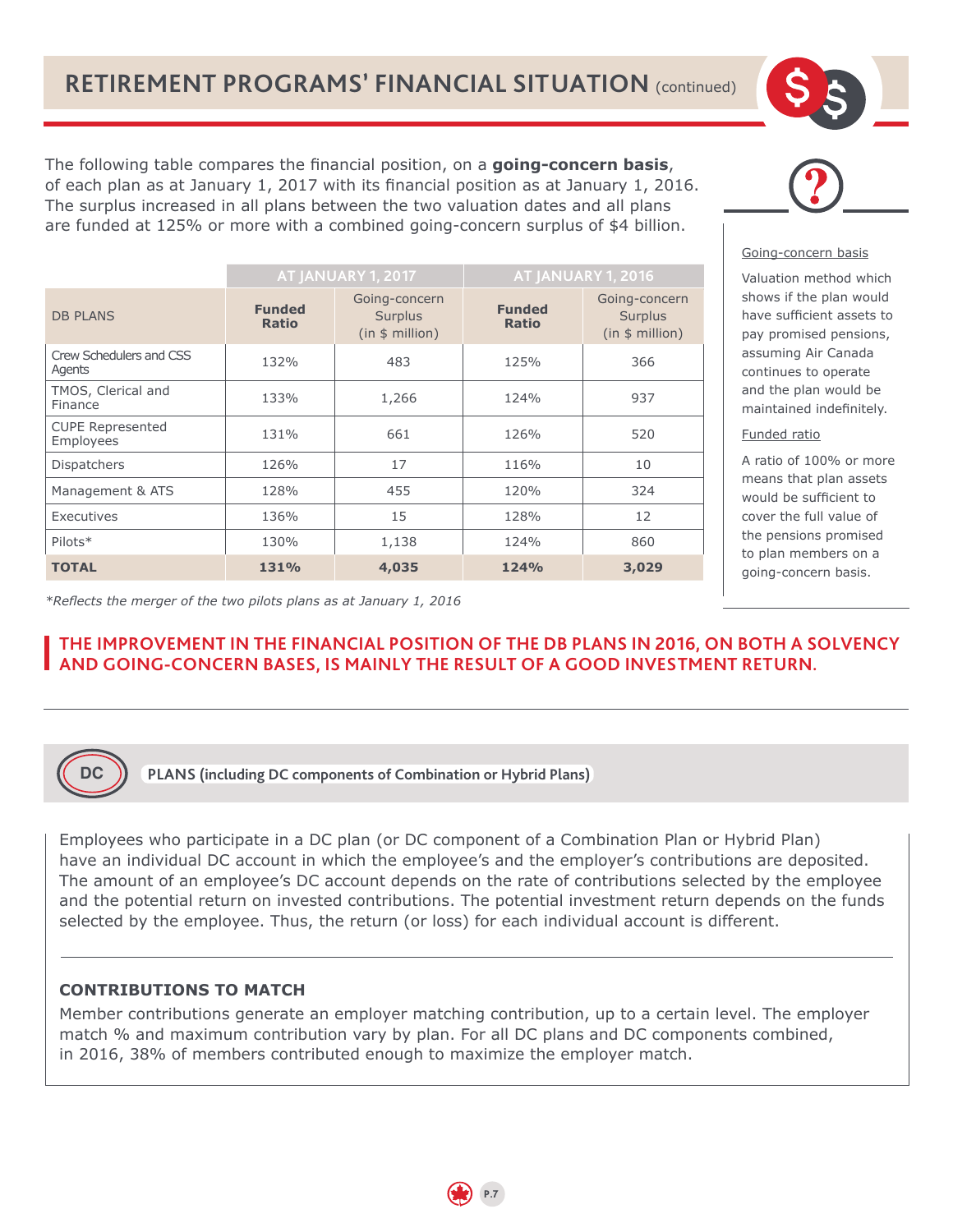# <span id="page-7-0"></span>**EMPLOYER CONTRIBUTIONS**



**PLANS (including DB components of Combination or Hybrid Plans)**

Air Canada's required contributions depend on the results of the actuarial valuation, and are subject to applicable legislation.

- When a plan is in a surplus position on both solvency and going-concern bases, **past service contributions** are not permitted.
- **Current service contributions** are not required for plans funded at 105% or more on a solvency basis and 100% or more on a going-concern basis. In addition, current service contributions are not permitted for plans funded at 105% or more on a solvency basis and funded at 125% or more on a going-concern basis.
- Combination Plans include both a DB and a DC component. As permitted by legislation and applicable plan rules, the surplus in the DB component of such plan is used to cover the employer contributions to the DC component of the plan.

Based on the above, for 2016, Air Canada contributed to the *Air Canada Pension Plan – Dispatchers* (in the amount of \$1M). Indeed, this plan was the only one funded at less than 105% on a solvency basis. For other plans, Air Canada used \$155M of the surplus in the DB plans to fund the current service cost in the DB plans (\$151M) and to contribute to the DC component of certain plans (\$4M).

Note that, despite the fact that Air Canada only contributed to the Dispatchers' plan for 2016, all plans remain in a surplus position as at January 1, 2017. Indeed, all plans are funded at 105% or more on a solvency basis and at 125% or more on a going-concern basis. Based on these results, Air Canada is not permitted to make any contribution to any DB plan (or DB component of a Combination Plan or Hybrid Plan) for 2017. This represents an amount of approximately \$158 million for the year 2017.



Past service contributions

Employer contributions that are required to repay any deficit in the plan.

Current service contributions

Employer contributions that cover the cost of granting one additional year of service in the plan.

**DC**

**PLANS (including DC components of Combination or Hybrid Plans)**

Air Canada's required contributions are determined based on a fixed percentage of each member's contributions, which varies by plan.

In 2016, Air Canada contributed \$9.3M to these plans, of which \$4.9M was paid from general revenues and \$4.4M was paid using the surpluses available in the DB components of applicable plans.

The Air Canada contributions required in 2017 are estimated at \$11M, of which approximately \$3M will be paid from general revenues and approximately \$8M using DB plans' surpluses.



Air Canada's required contributions are determined based on a fixed percentage of each member's salary. In 2016, Air Canada contributed \$3.6M to that Plan and the estimated amount for 2017 is \$4.7M.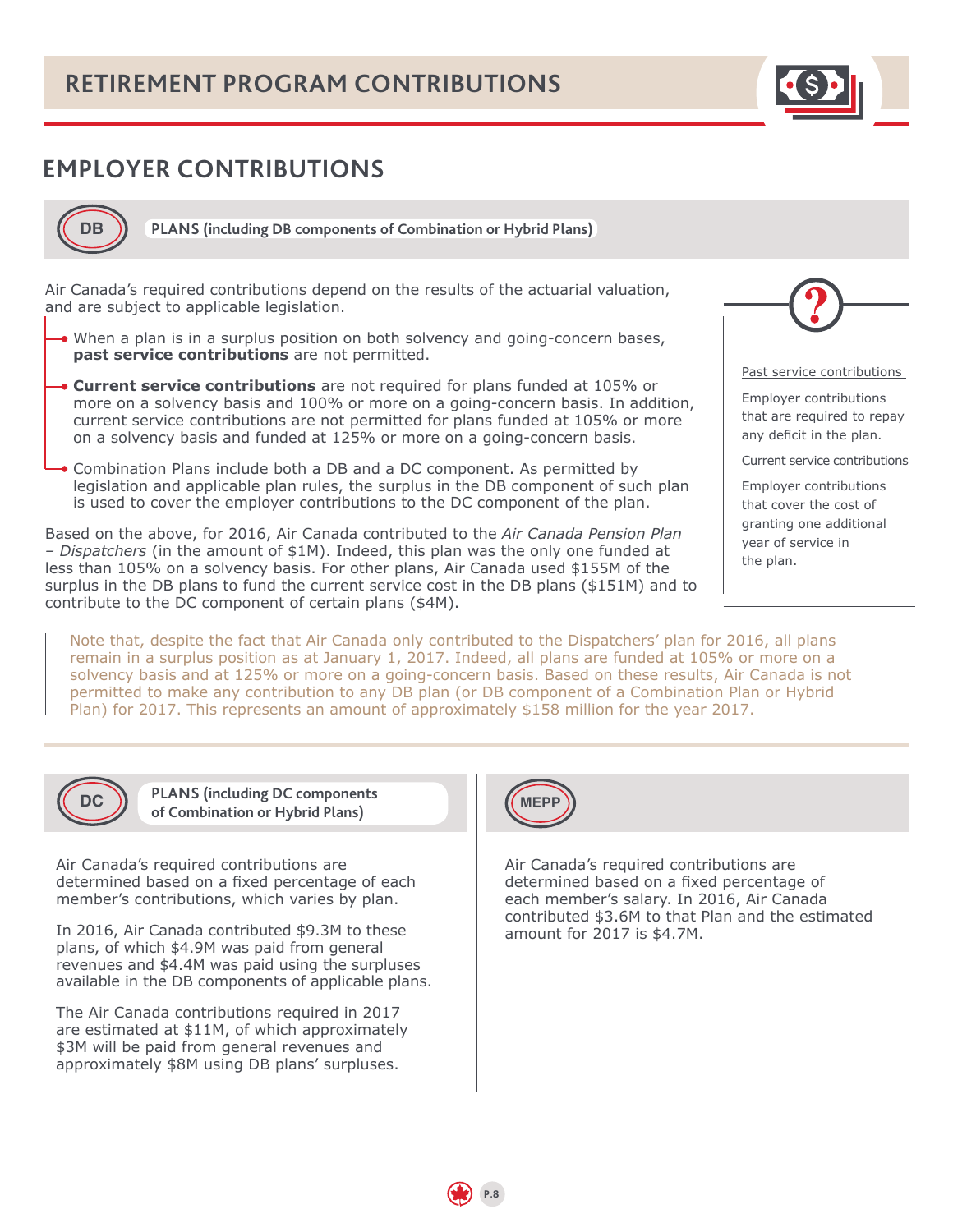# **RETIREMENT PROGRAM CONTRIBUTIONS** (continued)



# **EMPLOYEE CONTRIBUTIONS**



- Employee required contributions are determined based on a fixed percentage of each member's salary, which varies by plan.
- In 2016, employees contributed a total of \$94M to all plans combined.
- Refer to the graphic below for the breakdown between employee and employer contributions by type of pension arrangement.

### **2016 CONTRIBUTIONS (in M\$) PER TYPE OF ARRANGEMENT**

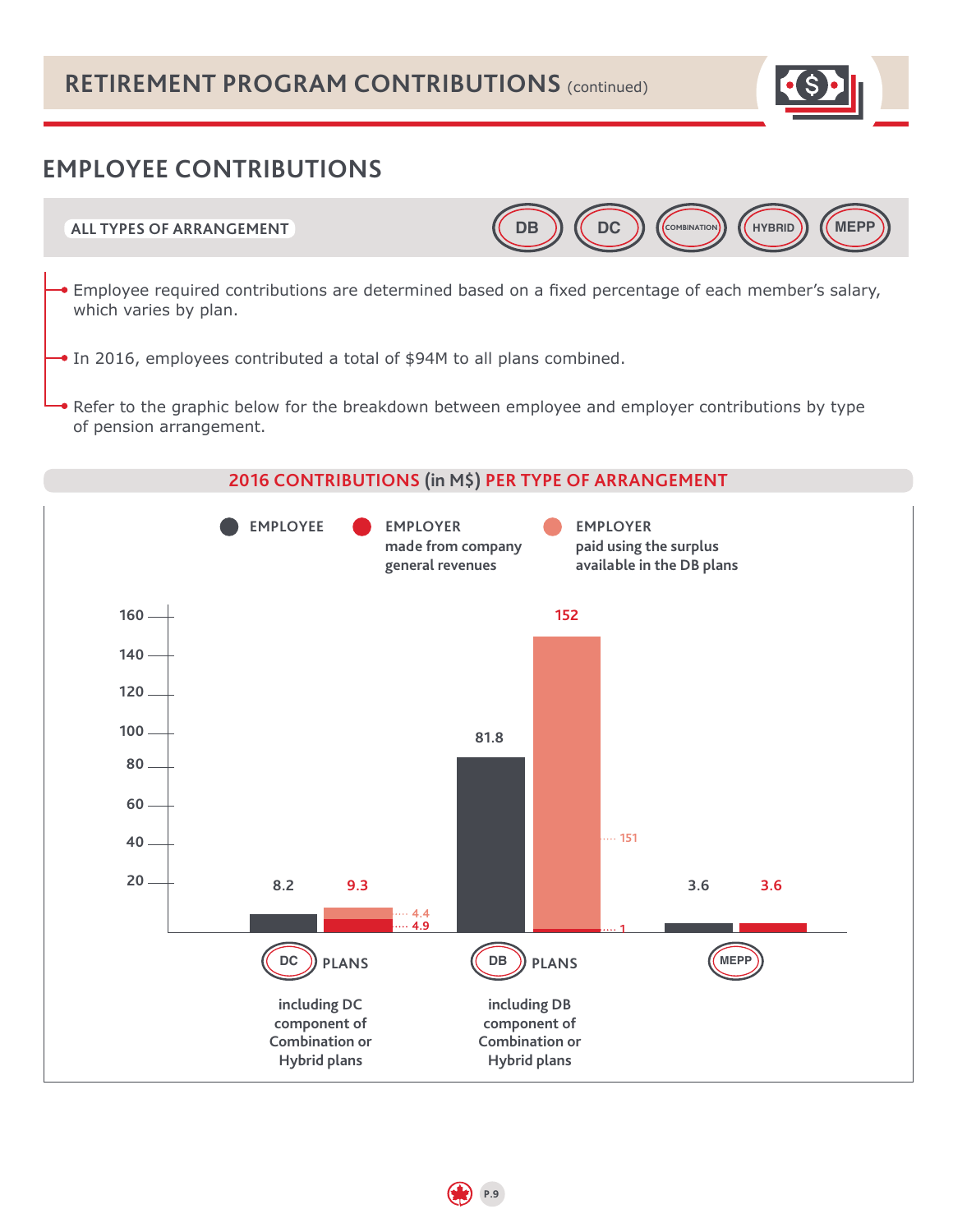

<span id="page-9-0"></span>A team of 40 professionals working at Air Canada in the pension investment division (ACPI) is responsible for the investment of pension plan assets. Based on the investment strategy and policies approved by the Pension Committee of the Board of Air Canada, ACPI selects the investments for the DB plans. ACPI also selects and oversees the periodic monitoring of the funds offered in the DC plans. While most of the assets in the DB plans are managed internally, ACPI relies on some external managers and experts to help them fulfilling their mandate. They also ensure that the assets are invested in accordance with applicable legislation.



**PLANS (including DB components of Combination or Hybrid Plans)** 

In the DB plans, the investment decisions are made by Air Canada, based on the Investment Policy in place. In 2016, the return on DB plan assets was **9.4%** (net of fees).

## **INVESTMENT POLICY**

In 2009, Air Canada implemented a new investment strategy to help reduce the risk it is facing with its pension plans. By improving the alignment between assets and **liabilities**, Air Canada reduced its pension risk by approximately 50% compared to the investment strategy in place before 2009.

The current investment strategy, to which no significant changes were made in 2016, can be split in two components as illustrated below:



Liabilities

Represent the value of pension benefits promised to plan members

the 'Liability Hedging Portfolio', which is made up of bonds

**objective** is to mimic the behaviour of the pension liabilities which are very sensitive to movements in long-term Canadian interest rates, and therefore generate a return that is tied to liabilities

- the 'Return Seeking Portfolio', which is made up of equities and alternative investments (such as Real Estate, Private Debt and Infrastructure)
	- **objective** is to generate extra return to keep pension costs at an acceptable level.

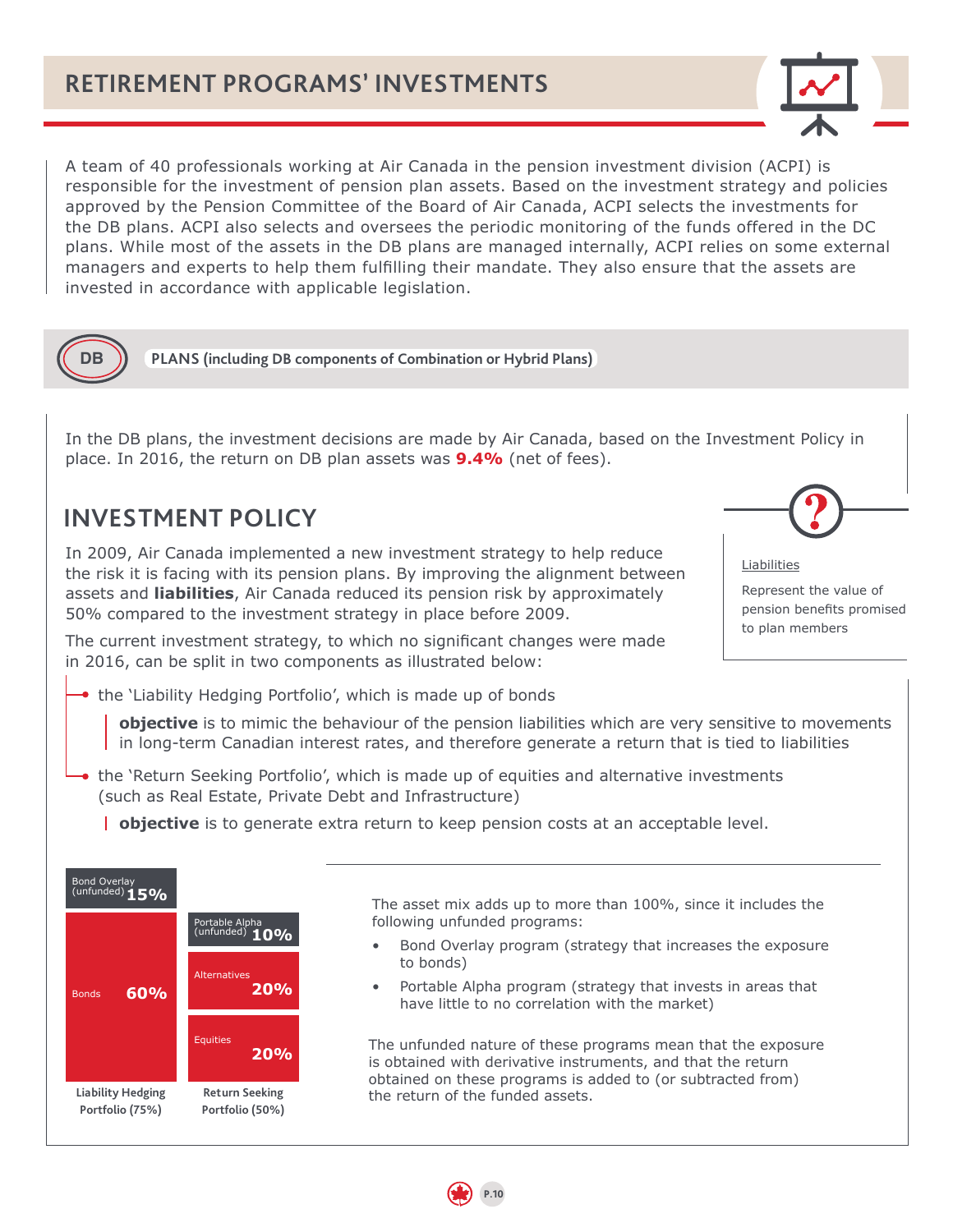# **RETIREMENT PROGRAMS' INVESTMENTS** (continued)





**DC PLANS (including DC components of Combination or Hybrid Plans)**

In the DC plans, investment decisions are made by plan members from the funds selected by Air Canada. Members have the choice to invest in **target-date funds** (TDF), or to build their own portfolio. In the absence of a Member's investment choice, contributions are allocated by default to the moderate TDF.

Air Canada offers three sets of target date funds, according to the investor's style: **CONSERVATIVE, MODERATE OR DYNAMIC.** 

### **AS AT JANUARY 1, 2017:**

- **72%** of DC assets were invested in target date funds (TDFs) Note: 44% of assets are invested by default in Moderate TDFs (no choice made by members)
- **28%** of DC assets were invested in speciality funds, meaning members elected the "Build your own portfolio" approach.



#### Target-date fund (TDF)

It is a fund made up of some funds offered in the "Build your own portfolio" option and based on the expected participant's date of retirement. As the participant gets closer to retirement, the asset mix of his TDF becomes more conservative, without any action required from the participant.

| ESTITENT IN FORNOT EN FOND AS AN DESETIBLING HESTS                       |               |               |          |  |
|--------------------------------------------------------------------------|---------------|---------------|----------|--|
| Fund                                                                     | 1-year return | 5-year return | Fees     |  |
| <b>SAMPLE OF TARGET DATE FUNDS</b>                                       |               |               |          |  |
| 30 years to retirement - Conservative Portfolio (1)                      | 8.9%          | n/a           | 0.579%   |  |
| 30 years to retirement - Moderate Portfolio (1)                          | 8.9%          | n/a           | 0.579%   |  |
| 30 years to retirement - Dynamic Portfolio (1)                           | 9.3%          | n/a           | 0.601%   |  |
| <b>FUNDS OFFERED IN THE "BUILD YOUR OWN"</b><br><b>PORTFOLIO" OPTION</b> |               |               |          |  |
| Manulife 5 Year Guaranteed Interest Account                              | 1.8%          | n/a           | $0.00\%$ |  |
| Manulife Canadian Money Market Fund                                      | $0.9\%$       | 1.2%          | $0.1\%$  |  |
| Manulife Asset Management Canadian Bond Index Fund                       | 1.7%          | 3.2%          | $0.1\%$  |  |
| Manulife BlackRock Long Bond Index Fund                                  | $2.4\%$       | 3.9%          | 0.2%     |  |
| Manulife SSGA WindWise Canadian Fundamental Equity<br>Fund II            | 21.8%         | 9.2%          | 0.615%   |  |
| Manulife FGP Small Cap Canadian Equity Fund                              | 22.6%         | 11.4%         | 0.345%   |  |
| Manulife BlackRock U.S. Equity Index Fund                                | 8.1%          | 21.1%         | 0.2%     |  |
| Manulife BlackRock International Equity Index Fund                       | $-2.3%$       | 12.8%         | 0.27%    |  |
| Manulife JP Morgan Emerging Markets Fund                                 | 11.7%         | 8.3%          | 1.14%    |  |
| Manulife Global Enhanced Equity Fund (AQR)                               | $2.2\%$       | n/a           | 0.61%    |  |

**INVESTMENT RETURNS PER FUND AS AT DECEMBER 31, 2016**

(1) *It represents the return and fees for 2016 of a TDF for a 35 year old participant who is expecting to retire at age 65.*